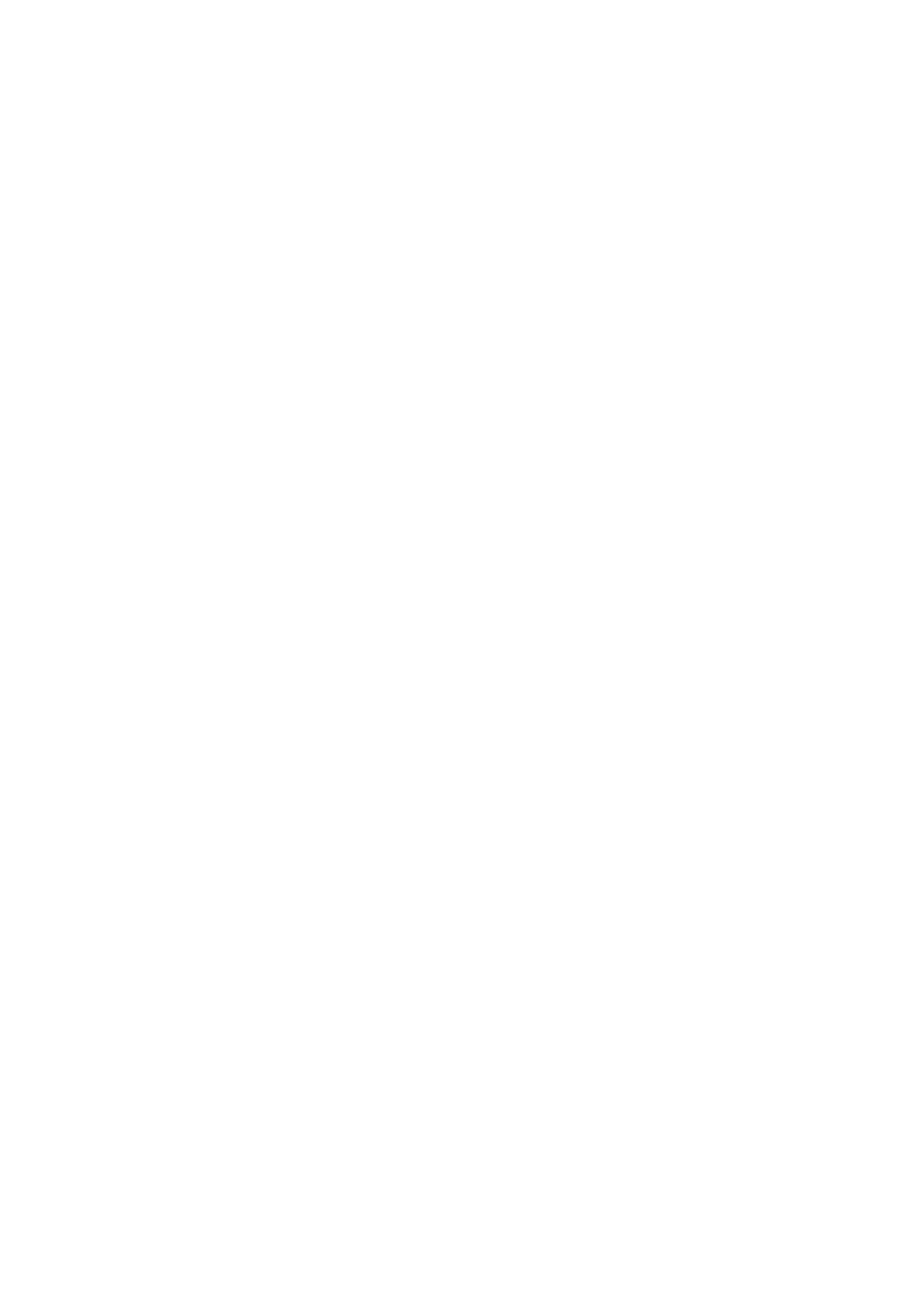

#### **1 Welcome**

Kua uru mai a hau kaha, a hau maia, a hau ora, a hau nui, Ki runga, ki raro, ki roto, ki waho Rire, rire hau…pai marire

Translation (non-literal) - Rama Ormsby Let the winds bring us inspiration from beyond, Invigorate us with determination and courage to achieve our aspirations for abundance and sustainability Bring calm, bring all things good, bring peace… good peace.

# **2 Apologies**

Resolution number WAI/2022/9

MOVED by Member R Tucker, seconded by Deputy Chairperson N Robins:

## **That the Waiheke Transport Forum:**

**a) accept the apologies from members Bob Upchurch, Chris Howard, Raymond Matthews and Tony King Turner.**

## **CARRIED**

## **3 Declaration of Interest**

There were no declarations of interest.

# **4 Confirmation of Minutes**

Resolution number WAI/2022/10

MOVED by Deputy Chairperson N Robins, seconded by Member R Tucker:

#### **That the Waiheke Transport Forum:**

**a) confirm the minutes of its ordinary meeting, held on Wednesday, 2 March 2022, as true and correct.**

**CARRIED**

## **5 Leave of Absence**

There were no leaves of absence.

# **6 Acknowledgements**

There were no acknowledgements.

#### **7 Petitions**

There were no petitions.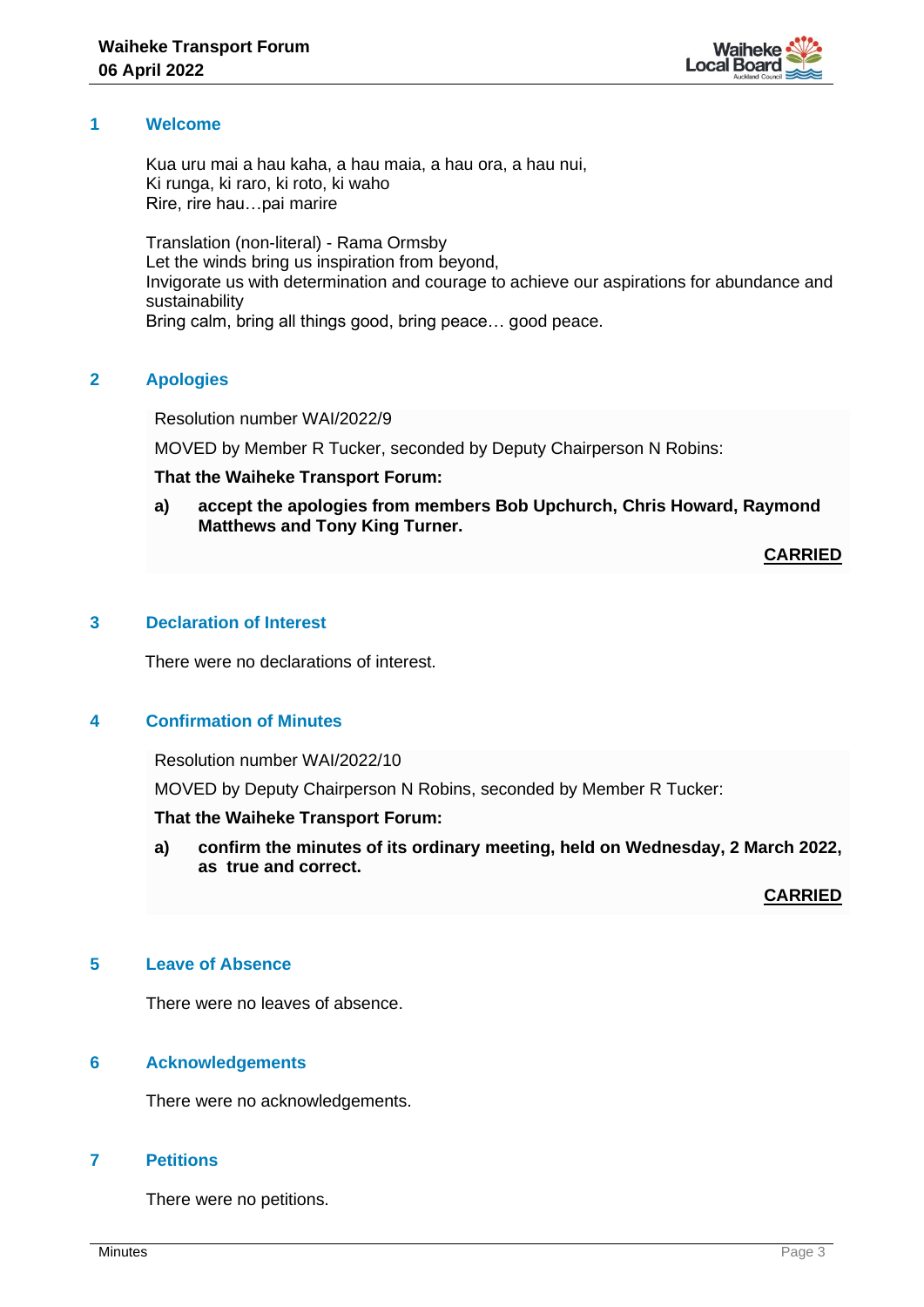

#### **8 Deputations**

There were no deputations.

## **9 Public Forum**

There was no public forum.

## **10 Extraordinary Business**

## **11 Auckland Transport Report - March 2022**

Resolution number WAI/2022/11 MOVED by Chairperson G Crawford, seconded by Member R Tucker: **That the Waiheke Transport Forum:**

**a) receive the Auckland Transport March 2022 update.**

## **CARRIED**

## **Suspension of Standing Orders**

Resolution number WAI/2022/12

MOVED by Member R Tucker, seconded by Deputy Chairperson N Robins:

#### **That the Waiheke Transport Forum:**

a) **suspend standing orders 7.7.6 and 7.8.3 to enable open dialogue between members.**

**CARRIED**

# **Resumption of Standing Orders**

Resolution number WAI/2022/13

MOVED by Member R Tucker, seconded by Member D McKenzie:

#### **That the Waiheke Transport Forum:**

**a) resume standing orders.**

**CARRIED**

#### **12 Informal discussion items**

Resolution number WAI/2022/14

MOVED by Chairperson G Crawford, seconded by Member R Tucker:

# **That the Waiheke Transport Forum:**

- **a) note the informal discussion items.**
	- **i. Discussion on the Auckland Transport Report – Richard La Ville (Auckland Transport).**